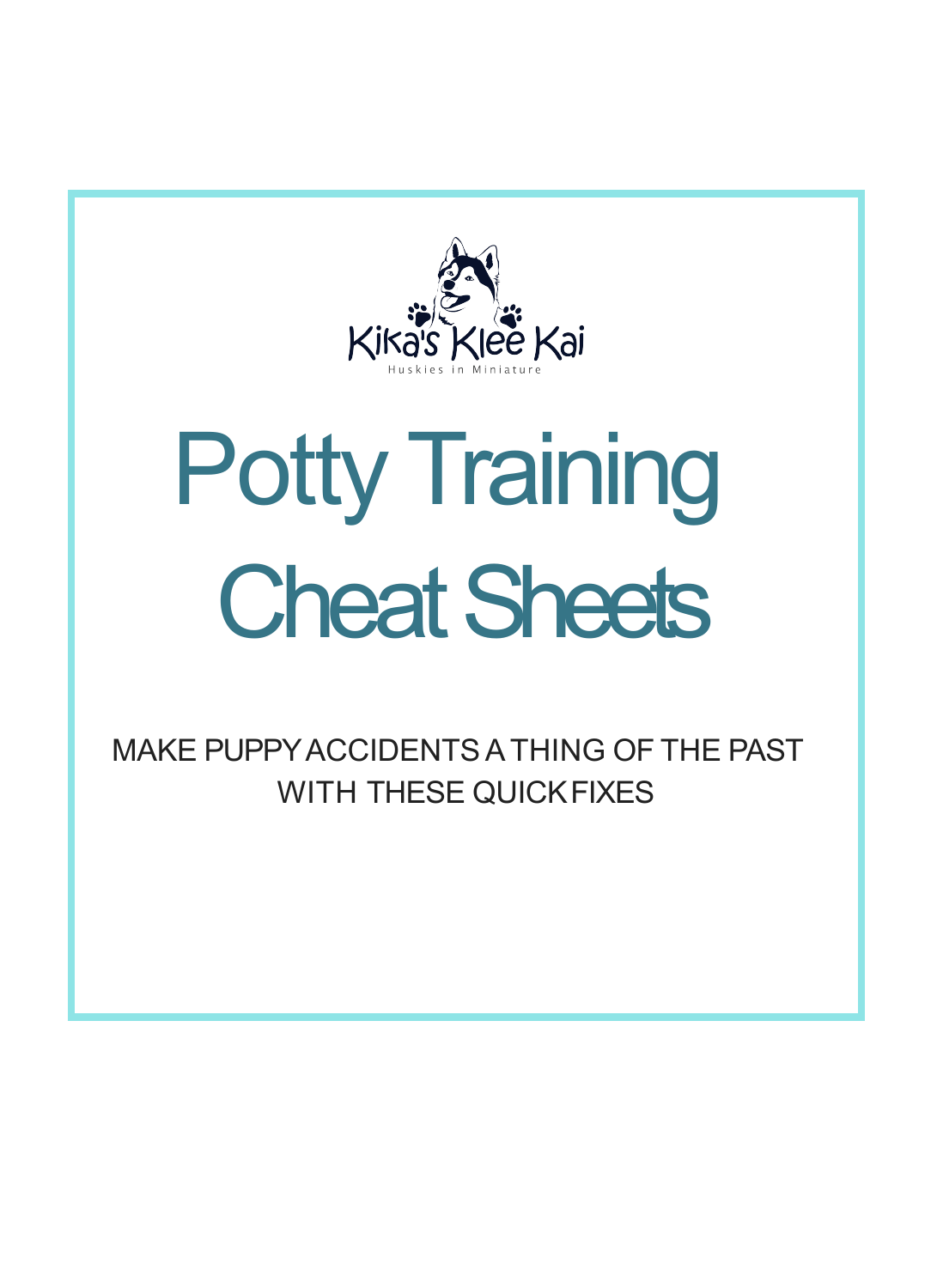

#### **Intro**

Keep in mind that your puppy wasn't born speaking your language and they don't understand the rules of your home just yet. All these things have to be taught to your puppy. Your puppy's system isn't fully developed until they are about a year old, but that doesn't mean you can't potty train your puppy now. The more consistent you are with what I'm about to teach you the faster you can help regulate your puppy's system! Many puppies can be potty trained within a few weeks and the rest are typically trained by 6 months. With these tips, you should start to see results within your first week!

Topics:

1. Best supplies for fast and successful potty training 2. Most common reasons puppies have accidents 3. Signals your pup gives, that they have to GO! 4. The BIG NO-NOs to potty training (things you should never ever do) 5. Medical & Behavioral Concerns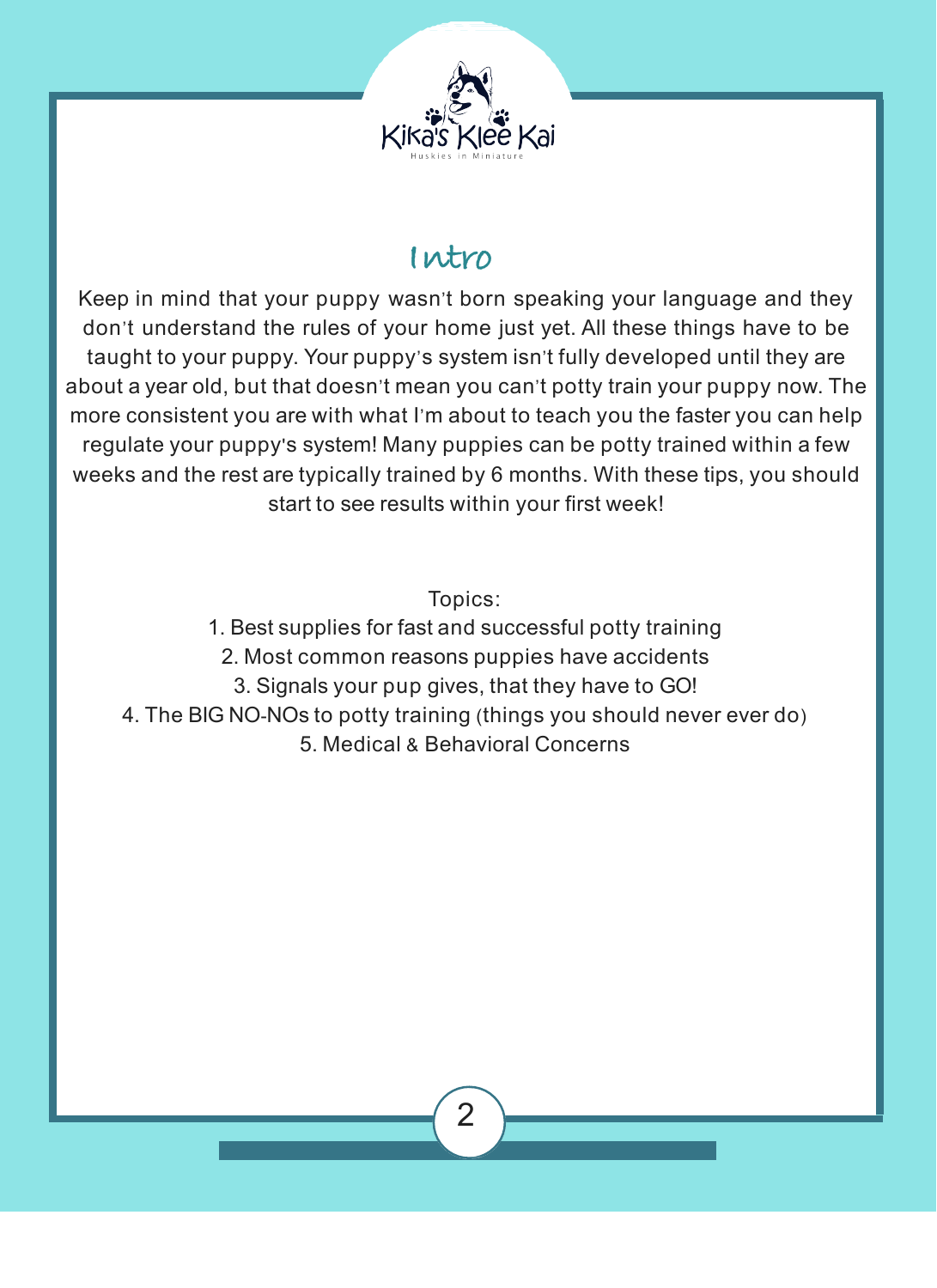





### Must Haves

Crate, Baby Gate/Puppy Pen Accident Clean-up Supplies (Natures Miracle, Simple Solution) Leash, Treats, Treat Pouch, Poop Bags





## Might Need

Baby Monitor, Cameras Alarm Clock, Pee Pads, Fake Grass Patch Pooper Scooper/Rake



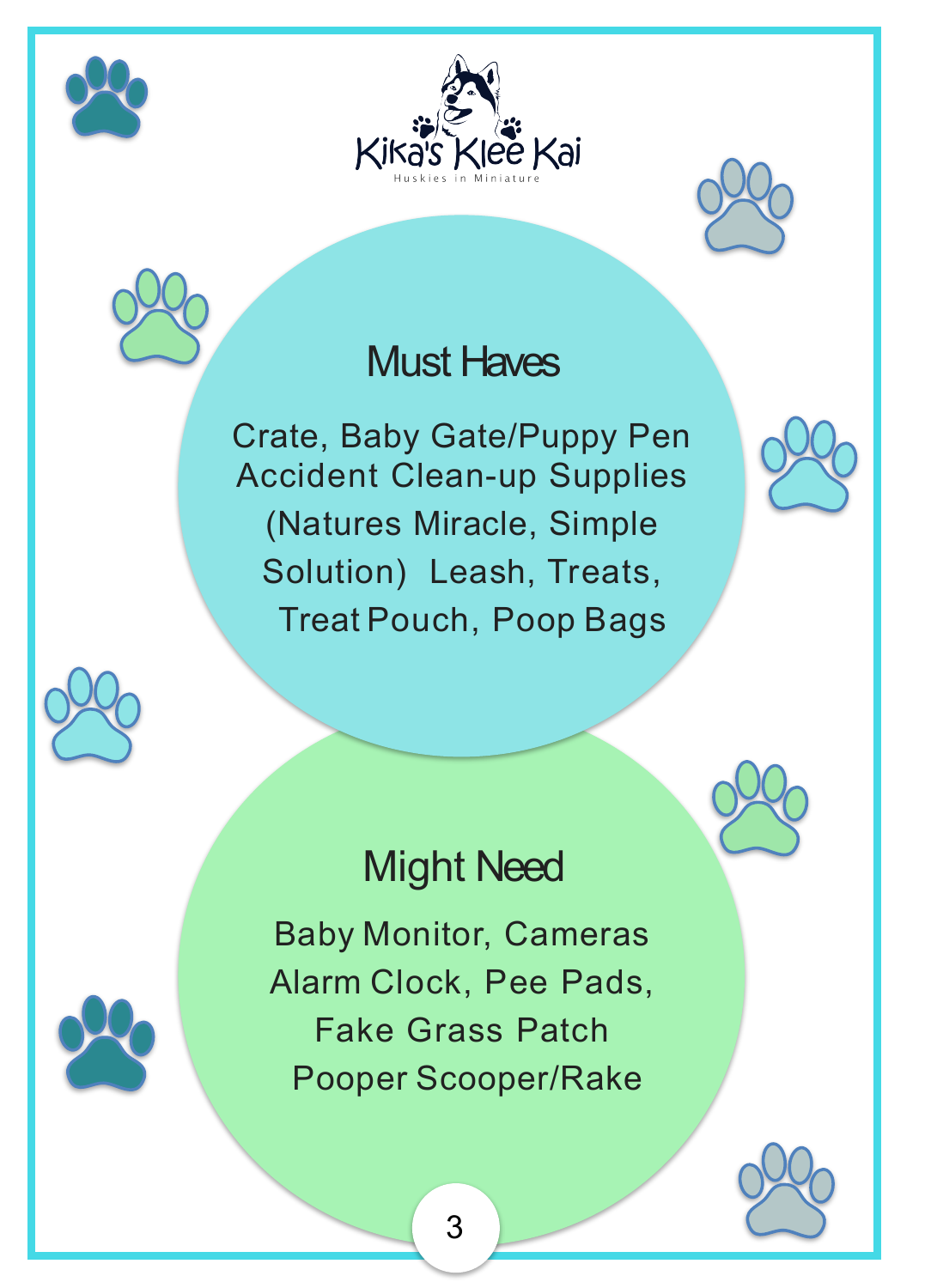

Why Puppies Have Accidents

1.Inconsistent schedule: Puppies need a consistent schedule so their body can learn how to regulate itself. Take them out as soon as they wake up for the day, after naps, anytime they come out of the crate, 10-15 minutes after meals and right after they stop playing.

2.Too much free roam outdoors: You need to take your puppy out on a leash so they don't get sidetracked. Your puppy needs to stay focused on going potty outside, not checking out every leaf that blows or bird that flies by. Keeping your pup on a leash helps them stay focused. Puppies easily forget to go potty if they are running free. They come back inside and go on the floor instead.

3.Forgetting to reward: Your puppy needs to know that they did the right task when they went potty outside. Use a treat or piece of kibble to reinforce the right behavior otherwise the message isn't clear that you want them to go potty outside.

4.Wrong message about where to go: If you don't want your puppy to go potty inside DO NOT use pee or piddle pads inside. Apee pad is like a bulls-eye that tells your puppy to "go here." Using a pee pad in the house will confuse your puppy. Pee pads in the house encourage your puppy to continue going inside on your floor instead of outside where you really want them to go.

5.Too much free roam indoors: If you give your puppy access to your whole house or too large of a space, they will be running around constantly, and their internal system will be racing nonstop. Free roam is a reward for puppies that go potty outside. Limit the space you give your puppy to one room at a time until they have earned a second room by proving they are trustworthy.

6.No confinement when unattended: Puppies need to stay in a crate when you can't watch them 100% of the time. If you leave, even for a moment, they will panic and race around trying to look for you. This will lead to an accident as their system will start racing too. If you keep them safely in a crate they will more than likely lay down and rest since there isn't anything else to do.

7.Using the wrong clean- up products: If you use the wrong products to clean up accidents, your puppy will still smell the accident long after you've cleaned it up. Dogs have a keener sense of smell than we do! You'll need to use a cleaner such as Natures Miracle to neutralize the ammonia that's in your pups urine. This will help eliminate the smell completely. Never use ammonia based cleaning products!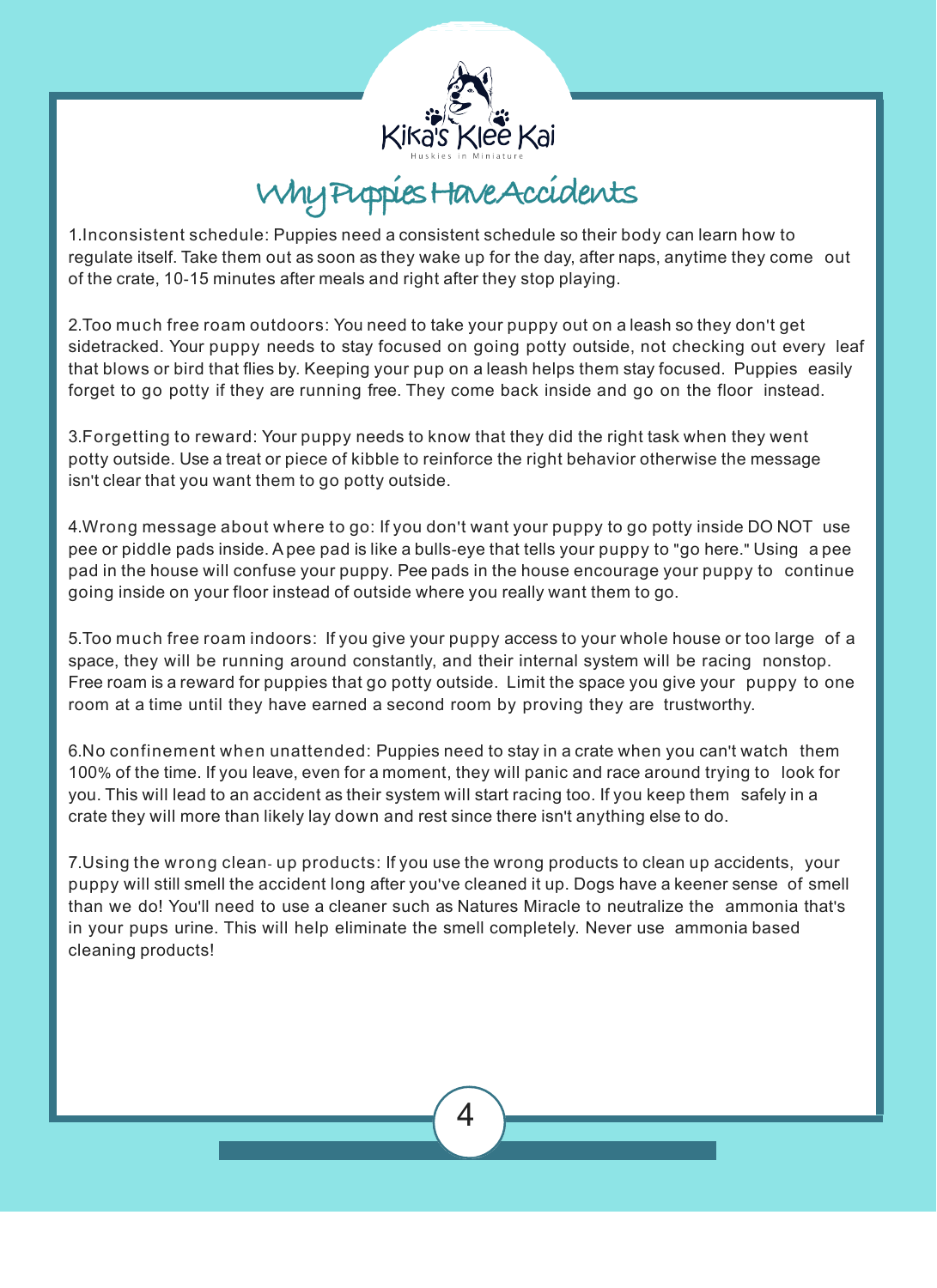

## Kika's Klee Kai<br>Why Puppies Have Accidents

8.Scolding puppy for going potty: Yelling at your puppy after they had an accident will not help your puppy understand that they need to go potty outside. Yelling, hitting or whacking your puppy with a newspaper will only make your puppy afraid of you. They will also think that you hate it when they go potty, even though this is a natural behavior, so they may try to sneak away to go potty. If you don't catch your puppy before they go you can not scold them after they have already gone, we call this an "owner error."

9.Free Feeding: Keeping food down at all times allows your puppy to snack throughout the day. This will not help regulate their system. This will lead to more frequent accidents since you won't know when they last ate or how much they ate. Puppies should eat 3 times a day until they are about 6 months old. Keep food down for 10-15 minutes and pick it up. Your pup will not starve, I guarantee it!

10.Food and water left down too late: If you pup is having accidents in the middle of the night, you may be leaving food and water down too late. Pick food and water up 3 hours before you go to bed. This will give them a chance to empty out before you put them down for bed at night, and they will be able to hold it longer through the night. Some pups may need to go out 1-2 times at night until they are about 3-4 months of age.

11.Set up for failure with company: If you know company is coming, set your puppy up for success by taking them out right before your guests come in. Allow your puppy to empty out before all the excitement begins. Meeting and greeting people or other dogs can send our puppy's system into excitement overdrive which leads to accidents.

12.Owner Error: Remember if you've followed all the rules above and your pup still has an accident, you may have missed the signals your puppy gave, to let you know they needed to go. If you left your puppy unattended while switching over the laundry, checking the mail etc. just know they will get anxious looking for you. Help them avoid an accident and put them in their cozy crate.

Note... When you take your puppy outside do not stay out there for more than 10 minutes at a time. We don't want to teach our puppy that they have all day to go. If your puppy does not go, bring them back in, quietly put them in a crate, and repeat the process in about 10 minutes. Remember free roam of a room is a reward!

5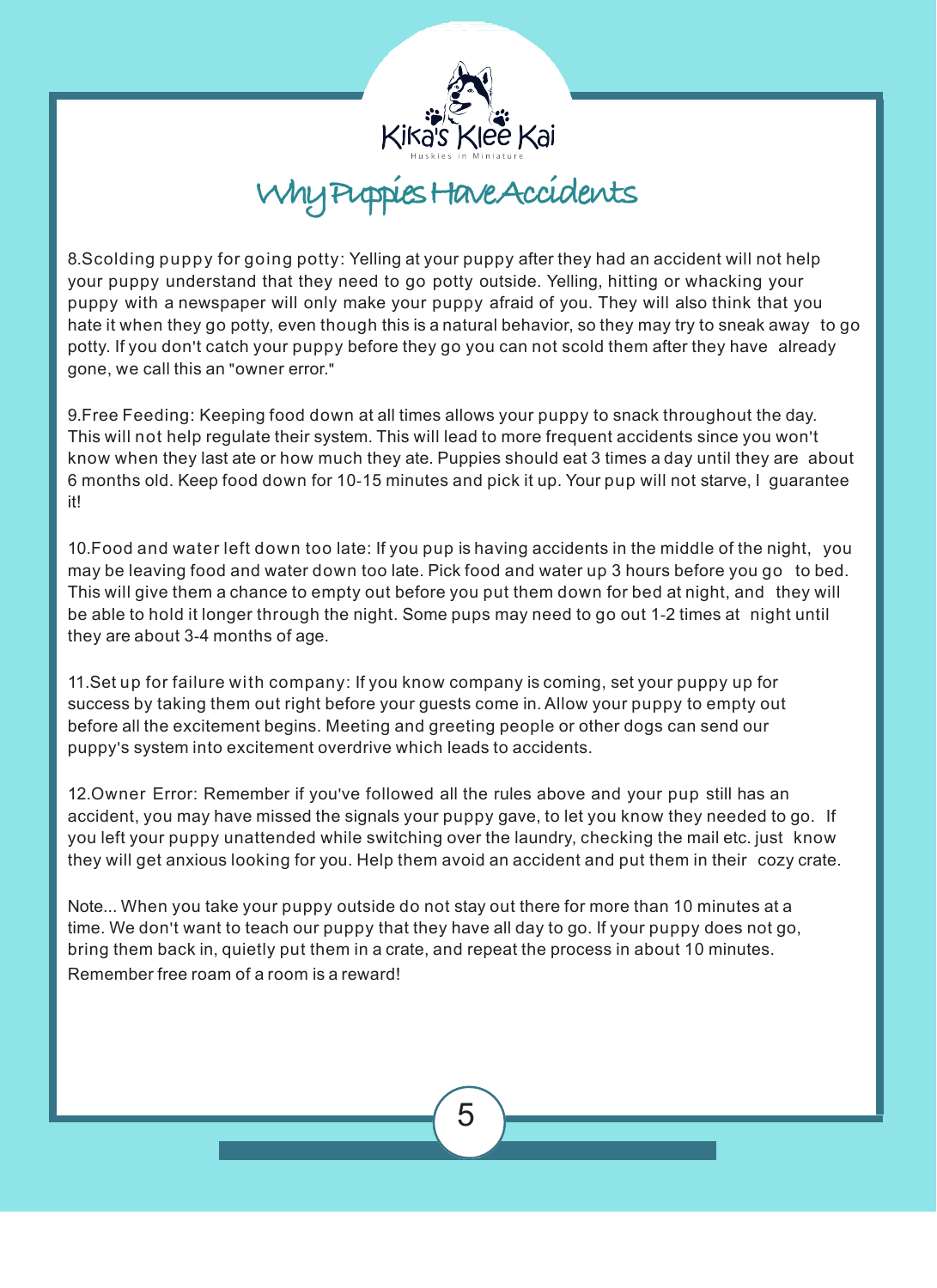

All puppies give signals that they are about ready to go potty, but that doesn't mean they are consistent about the signals they give off or that the signals were clear to us. Learning to read your dog's body language or signals will come in handy when it comes to potty training.

Sometimes puppies give off multiple signals at once which can be confusing for us to interpret. The more consist you are about taking your puppy out the minute they show you one of these signals, the faster you can teach them the signal worked, and you understood what they were trying to tell you.

Here are the most common signals puppies give when they need to go potty outside:

- 1. Sniffing
- 2. Circling near you or near a door (even though it might be the wrong door)
- 3. Barking
- 4. Scratching at the door, floor or you
- 5. Whimpering or crying
- 6. Quietly sitting by you or by the door
- 7. Scootching their butt across the floor

Puppies tend to try multiple signals at once which can make interpreting what they are trying to tell you a whole lot more difficult. Be on the look out for these signals or any combination of these signals and immediately take your puppy out when you see your puppy display these signals.

Note.... by the time your puppy signals to you they need to go they are probably a split second away from going, so its best to have your coat, shoes, the leash and treats ready to go by the door. If you have to go searching and hunting for these things it will be too late and your puppy will have already had the accident.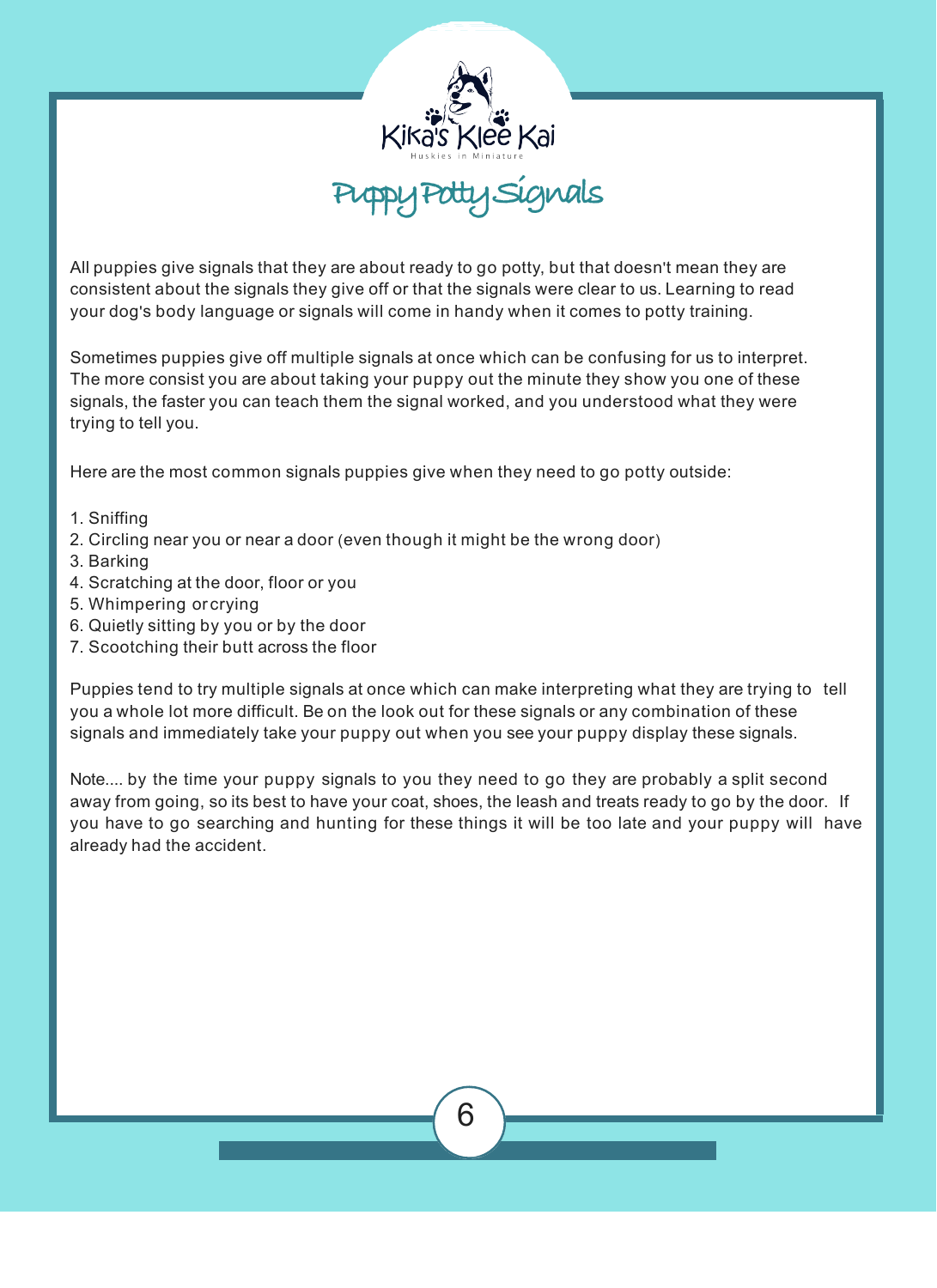

We want our puppies to be happy about working for us not be feared into it. These old school tactics do not work and only scar and scare your puppy. These techniques will not help you quickly potty train your puppy! These methods will make your puppy fear you and feel as if they have to sneak off to go potty far away from you.

1. Never hit your puppy with a newspaper or any object if they had an accident inside

2. Never take your puppy back over to the accident to scold them and then rub their nose in it

3.Never take the accident or mess outside along with your puppy to try and teach them where it should go

4. Never yell at them that they are bad and should know better

5.Never use pee pads or piddle pads in the house If you plan to have your puppy potty outside.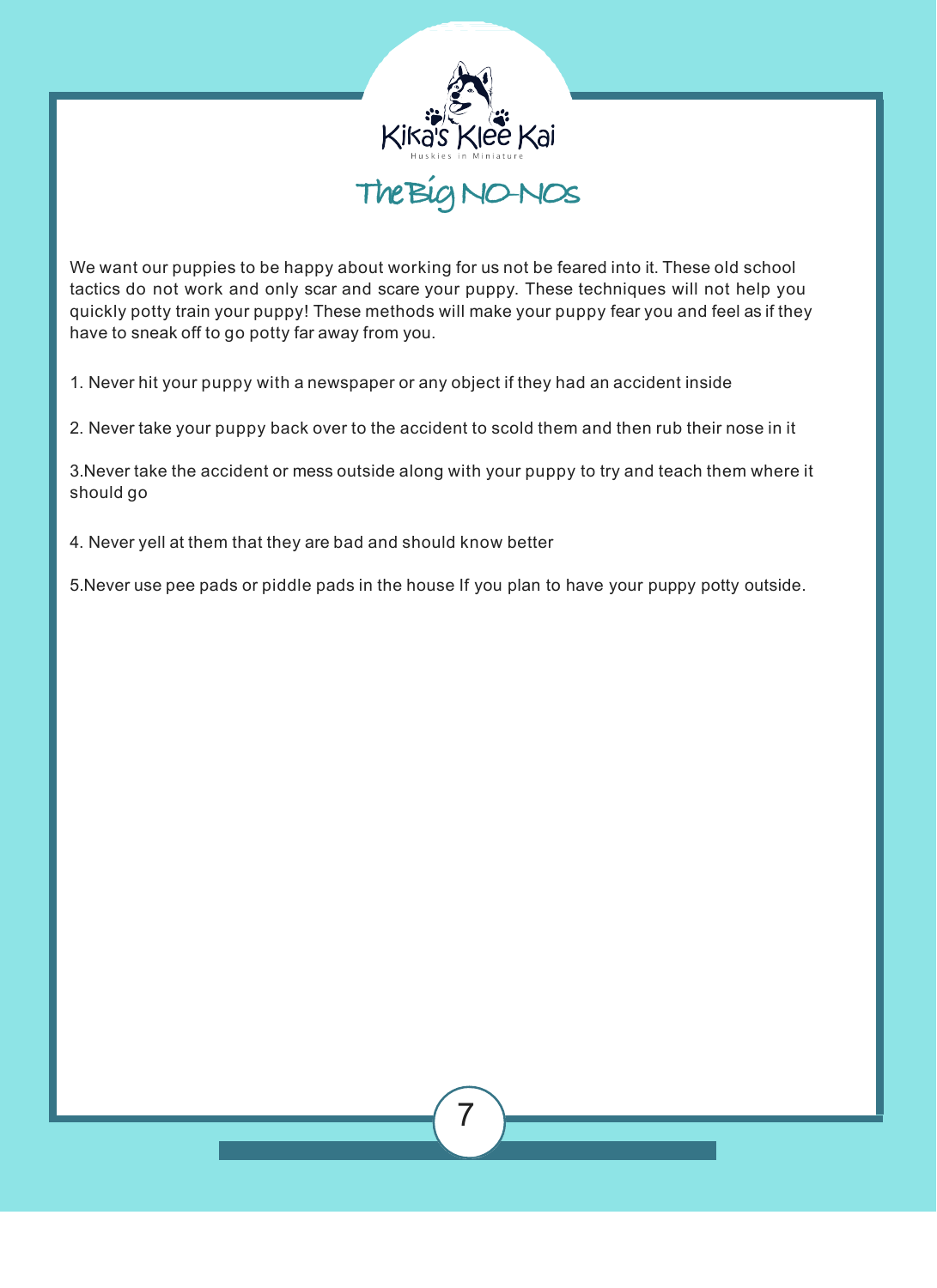

Kika's Klee Kai<br>Medical Steehavioral Concerns

If you have exhausted all of the options mentioned above and you are still experiencing accidents, you may want to rule out any medical or behavioral concerns.

Sometimes no matter how hard you've tried to potty train your puppy it just seems as if they haven't picked up on the training. As a last resort you may need to rule out any medical or behavioral concerns.

Medical Concerns

- 1. Urinary Tract Infections (UTI)
- 2. Bladder Infections
- 3. Rapid Growth (brain and bladder aren't syncing, this sometimes occurs with giant breed dogs)

#### Behavioral Concerns

1.Previous dog in the home left their urine scent (maybe even before you moved in). You may need to have your home professionally steam cleaned.

2.Poor care by breeder or mother dog - If the area was dirty where the pups were kept or unsanitary, the pups may have learned poor hygiene habits and feel comfortable going potty where ever they want including in their crates. You will need to work extra hard to change their mindset about where to go potty.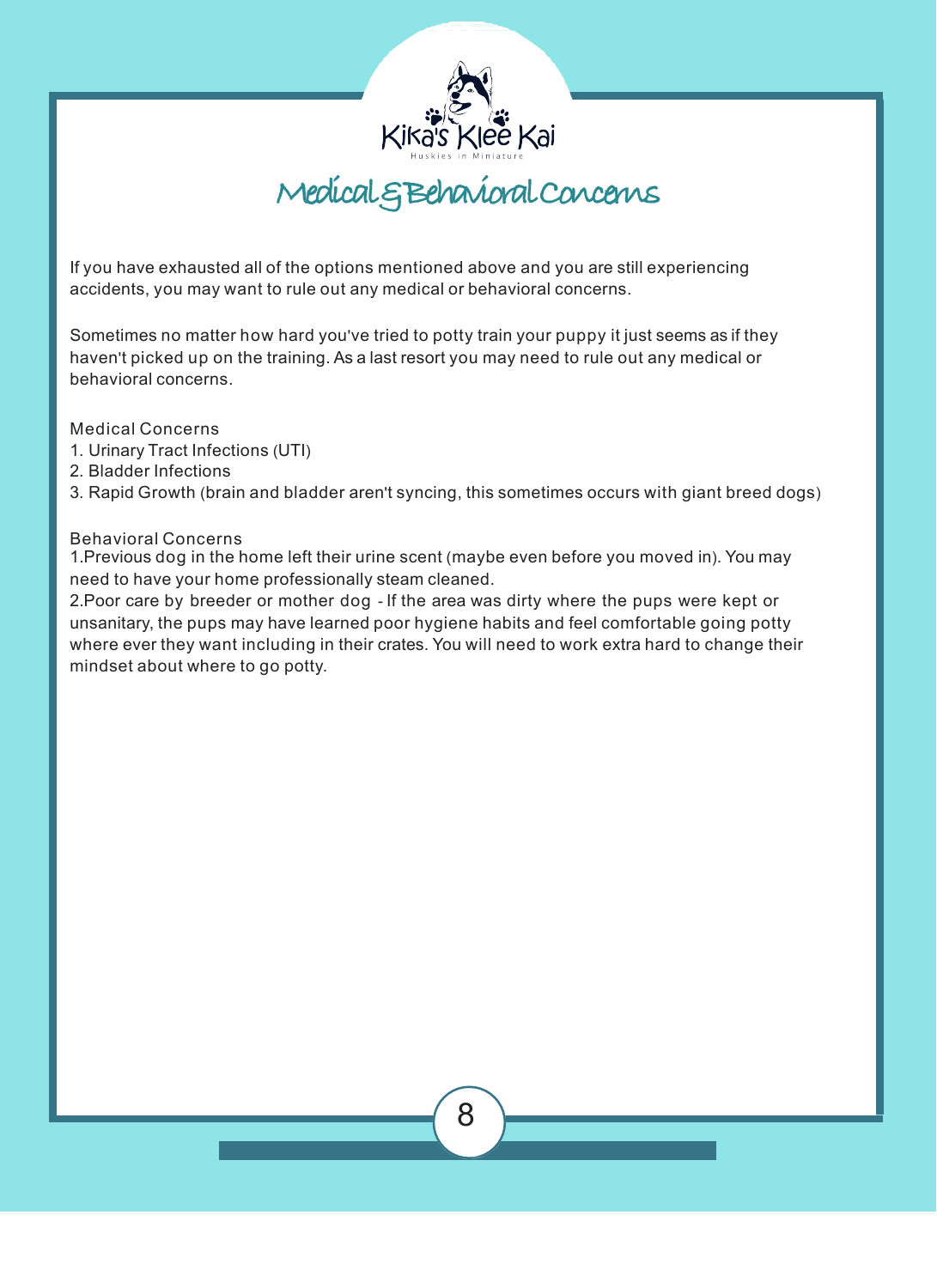

Now that you have the lowdown on the best way to potty train your puppy fast, I want you to print of a couple of the potty charts so you can track you pups progress, this will help you determine if your pup is due for a potty break or who took your pup out last and when. Knowing is half the battle!

Grab your training treats, leash and keep it ready by the door, there will be no time to fumble with coats and shoes so have them ready to go too otherwise while your searching for them your puppy will have already gone!

Make sure your clean-up solution is readily available as well!

Stay consistent and on a schedule and your pup will be potty trained in no time!

You've got this!!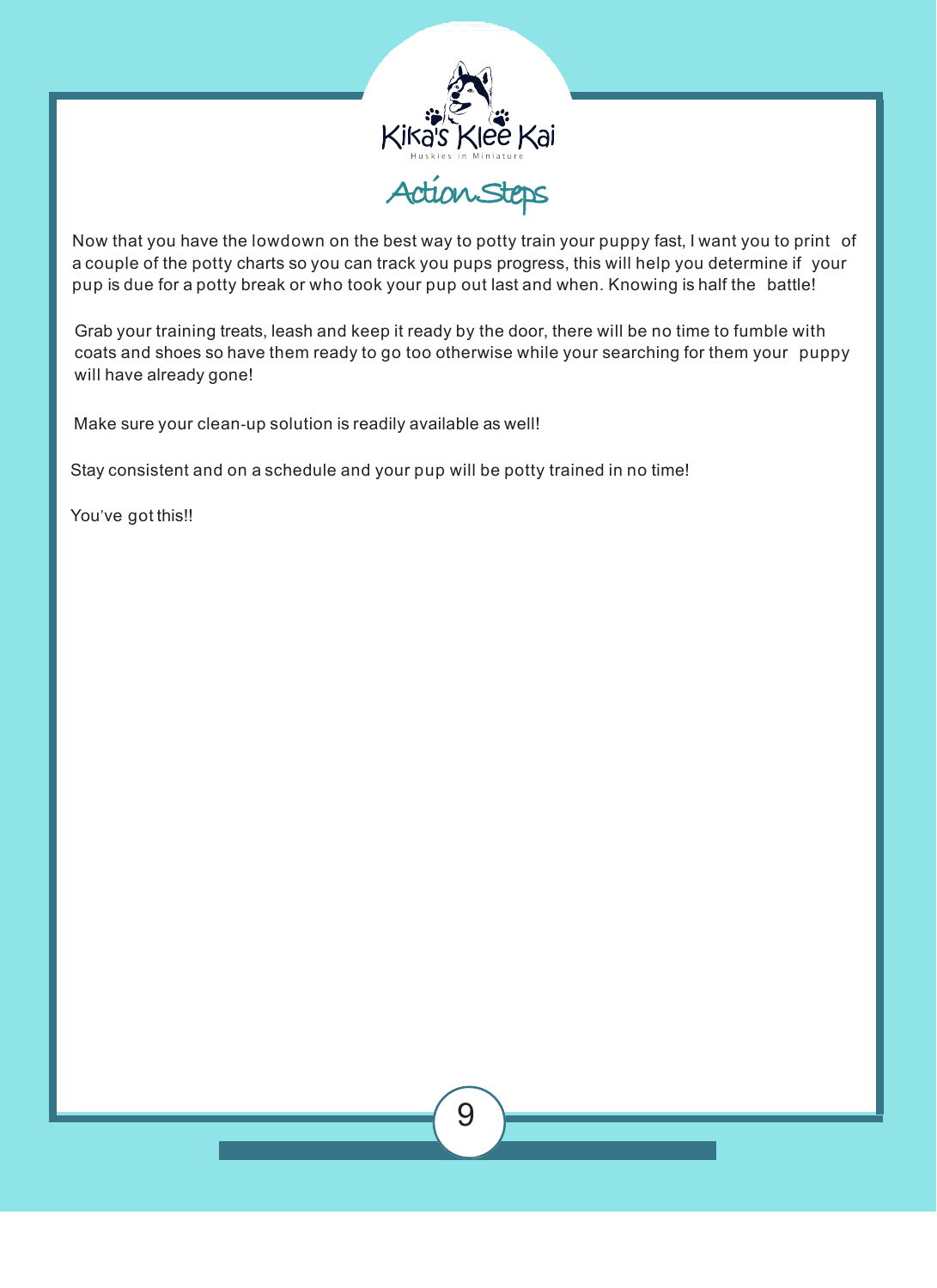

## Visit Us On The Web: https://kikaskleekai.com

## Email Me YourQuestions: [info@kikaskleekai.com](mailto:info@kikaskleekai.com)

Watch our Educational Videos:

http://www.youtube.com/c/Kikaskleekaihuskiesinminiature